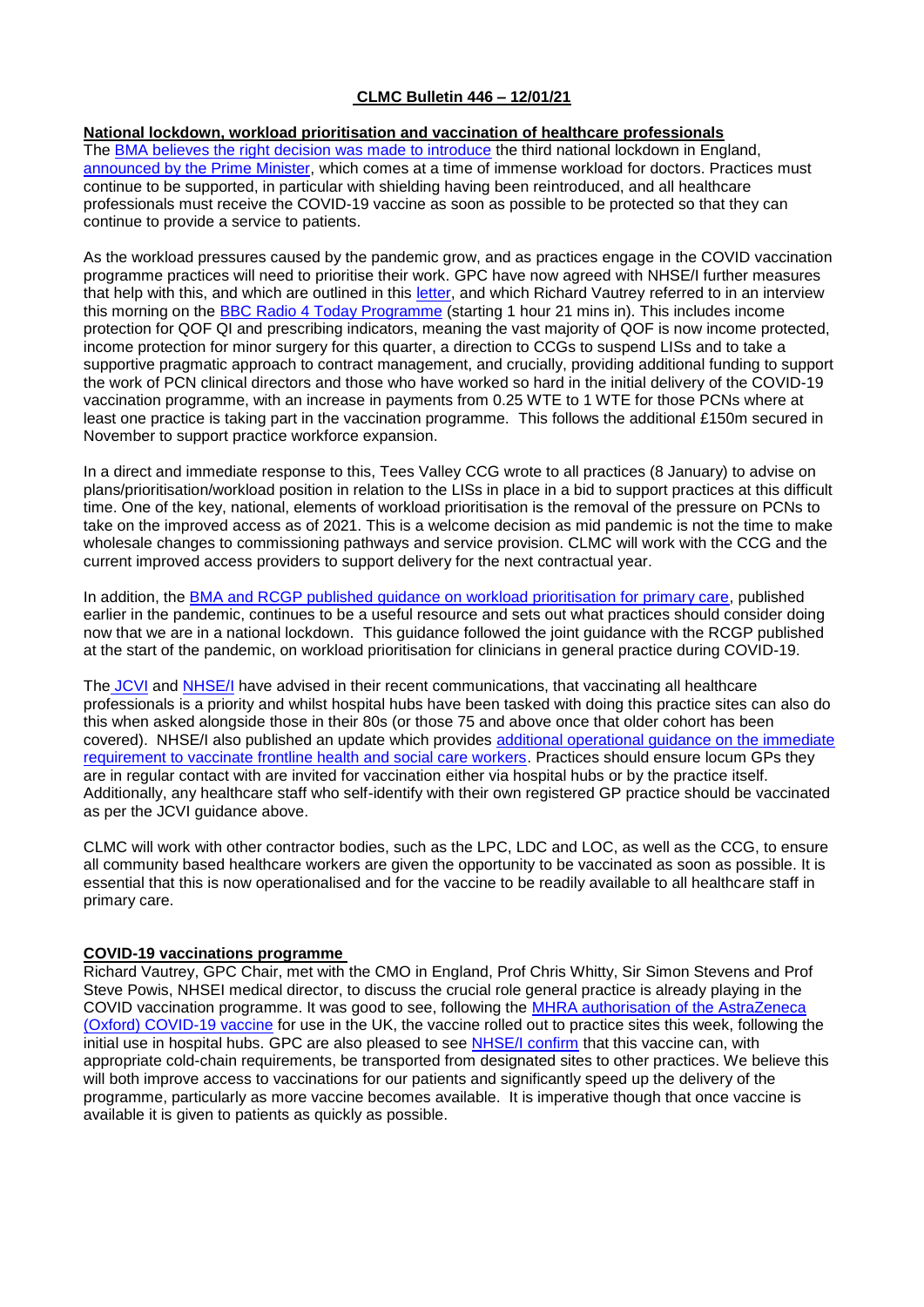NHSE/I stated in a letter on the 30 December on the [next steps for COVID-19 vaccination](https://bma-mail.org.uk/t/JVX-76P1Y-JCJOU4-4B5QP3-1/c.aspx) that the second dose of the Pfizer BioNtech vaccine should be given 12 weeks after the first dose. This followed a letter to the [profession](https://www.gov.uk/government/publications/letter-to-the-profession-from-the-uk-chief-medical-officers-on-the-uk-covid-19-vaccination-programmes/letter-to-the-profession-from-the-uk-chief-medical-officers-regarding-the-uk-covid-19-vaccination-programmes) by the four CMOs in the UK. The [JCVI has also published a statement](https://www.gov.uk/government/publications/prioritising-the-first-covid-19-vaccine-dose-jcvi-statement/optimising-the-covid-19-vaccination-programme-for-maximum-short-term-impact) about prioritising the first dose. Subsequently, [this letter](https://www.england.nhs.uk/coronavirus/wp-content/uploads/sites/52/2021/01/C1039-letter-instruction-on-timing-of-second-dose-of-covid-19-vaccinations-11-jan-21.pdf) has been published to make it clear that the 12 week interval for Pfizer is now an instruction to practices rather than a request for consideration. CLMC circulated a letter provided by your Regional LMC to support practices; a copy has been provided on the email with this bulletin.

This decision has had a significant impact for many practice sites, with staff working hard to re-book the appointments of thousands of elderly patients and at-risk healthcare workers. This was in addition to the need to reschedule many vaccination sessions due to changes in vaccination delivery for some sites. In a [statement,](https://www.bma.org.uk/bma-media-centre/bma-says-decision-to-delay-follow-up-dose-of-pfizer-vaccine-grossly-unfair-to-thousands-of-at-risk-patients-in-england-as-appointments-are-rescheduled) and in conversations with NHSE/I, GPC made it clear how difficult this would be at such short notice not least over the New Year Bank Holiday weekend. NHSE/I have subsequently put in place a national call centre that can be used to support practices with rebooking appointments and provided £1000 for sites in recognition of this additional workload. Read the GPC recent message about the COVID-19 vaccination developments [here.](https://bma-mail.org.uk/t/JVX-76P1Y-EC5E0CEA0D8A5317JCJOU4BA186991484320BE/cr.aspx)

The COVID-19 local vaccination services deployment in community settings [Standard Operating Procedure](https://www.england.nhs.uk/coronavirus/publication/standard-operating-procedure-covid-19-local-vaccination-services-deployment-in-community-settings/) has been updated to reflect the addition of the AstraZeneca vaccine and the change to the second dose.

NHSE/I has also amended the [Enhanced Service specification](https://www.england.nhs.uk/coronavirus/wp-content/uploads/sites/52/2020/12/C0991-Covid-19-Enhanced-Service-Specification-V3-7-January-2021.pdf) to permit the vaccination of unregistered frontline health and social care workers as well as those who are registered with a practice outside of the PCN grouping and to reflect the JCVI guidance on administration of the second dose, with the item of service payment now to be paid per dose.

The [Patient Group Direction](https://www.england.nhs.uk/coronavirus/publication/patient-group-direction-for-covid-19-mrna-vaccine-bnt162b2-pfizer-biontech/) for the Pfizer vaccine has been amended to permit the drawing of 5 or 6 doses from the vial, and the administration of a potential sixth dose is now covered within the PGD. All the NHSE/I guidance about the COVID-19 Vaccination programme can be accessed [here.](https://www.england.nhs.uk/coronavirus/covid-19-vaccination-programme/primary-care-guidance/)

NHSE/I has started publishing [weekly data report showing the number of COVID-19 vaccinations](https://www.england.nhs.uk/statistics/statistical-work-areas/covid-19-vaccinations/) provided by the NHS in England. The latest figures (7 January) show that a total of 1,112,866 people have received an NHS vaccination since 7 December when vaccinations began.

The [PGD for the AstraZeneca \(Oxford\)](https://www.england.nhs.uk/coronavirus/publication/patient-group-direction-for-covid-19-vaccine-astrazeneca-chadox1-s-recombinant/) vaccine and guidance about the [movement of the AZ/Oxford vaccine](https://www.england.nhs.uk/coronavirus/publication/covid-19-vaccine-oxford-astrazeneca-movement-vaccine/) have now been published. The [Green Book chapter about COVID-19](https://assets.publishing.service.gov.uk/government/uploads/system/uploads/attachment_data/file/948757/Greenbook_chapter_14a_v4.pdf) has also been updated to include advice about the AstraZeneca (Oxford) vaccine. Unlike with the Pfizer/BioNTech vaccine, there is no requirement for 15 minutes observation after administering the AZ/Oxford vaccine unless this is indicated after clinical assessment.

The [BMA's guidance on the COVID-19 vaccination programme](https://www.bma.org.uk/advice-and-support/covid-19/gp-practices/covid-19-vaccination-programme) has been updated to include information about the changes to the dosing schedule, transitional arrangement for second dose appointments, approval of the Oxford AstraZeneca vaccine and the ability for practices to transport and administer it from sites other than the designated site, access to vaccines for all frontline health and social care workers, and further support to enable practices to prioritise vaccine delivery.

#### **Home delivery of medicines and appliances**

Following the announcement of the national lockdown, NHSE/I will be commissioning the Home Delivery Service of medicines and appliances again for those identified as clinically extremely vulnerable (CEV) on the shielded patient list until 21 February. If friends and family are not able to collect medicines for CEV people, and it is not possible to arrange a volunteer, then CEV patients will be eligible for free medicines delivery.

Read more in the [letter announcing the service](https://www.england.nhs.uk/coronavirus/publication/preparedness-letters-for-community-pharmacy/) published this week.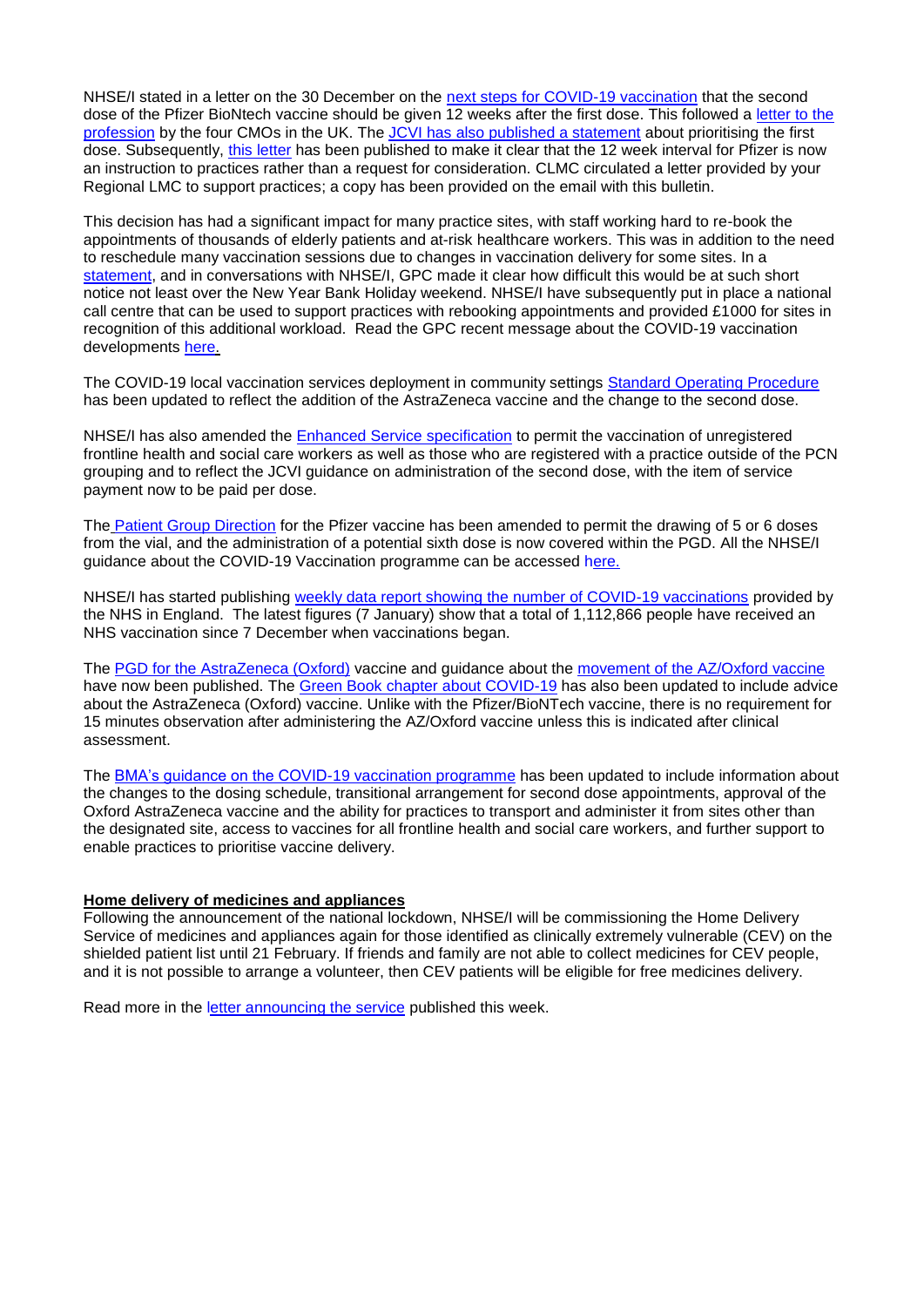## **Vote on future negotiations on the PCN DES**

Following a resolution of LMC England conference in November, GPC have [emailed the profession](https://bma-mail.org.uk/t/JVX-76SQ6-EC5E0CEA0D8A5317JCJOU4BA186991484320BE/cr.aspx) to vote as to whether GPC England should continue negotiations on the PCN DES. The ballot has been designed with the agreement and in careful collaboration with GPC England and the LMC England conference chair and agenda committee, as well as in consultation with the BMA's internal experts on survey design.

We know that this is currently an extremely busy period for all in general practice, however, we would encourage as many GPs as possible to participate as this will have a direct influence upon negotiations and funding available for the 2020/21 contract and beyond. **The vote will run until 23:59 on Tuesday 19th January and is open to all GPs in England,** regardless of contractual status (partner/sessional/trainee) or BMA membership status. Read more about the vote [here](https://www.bma.org.uk/PCNDES)

To help inform your decision GPC published this short [briefing](https://www.clevelandlmc.org.uk/website/IGP367/files/vote.pdf) on the vote and the [PCN DES.](https://www.bma.org.uk/advice-and-support/gp-practices/primary-care-networks/what-is-a-primary-care-network)

#### **PCN Clinical Director Survey Results**

Following their second annual survey of PCN clinical directors, GPC have now [published the results](https://www.bma.org.uk/media/3640/bma-pcn-survey-jan-2021.pdf).

A significant number of clinical directors responding were confident that by 2023/24 PCNs will have contributed to providing better support for patients in care homes (66%), increasing the wider GP workforce (59%), improving the quality of prescribing (57%), delivering new services (49%), and better collaborative working between general practice and community care (49%). 44% of clinical directors think that provision of adequate funding is the most important condition for the success of PCNs with the second most highly ranked option being the availability of the GP workforce (20%), followed by the need for adequate premises (17%).

The results of the survey also revealed that, not surprisingly, both PCN clinical directors and member practices are still facing a high level of workload which they are managing with increased difficulty, and which is also having an impact on workforce morale across their network. 59% of clinical directors class their workload as manageable with difficulty while 27% have indicated that their workload was not at all manageable. The announcement of additional funding for clinical directors involved in the COVID-19 vaccination programme is, therefore, a welcome step in recognising this.

## **Lloyd George envelope digitisation project**

All practices have received an update from PCSE to remind on the change to the production and distribution of new patient paper Lloyd George envelopes which is happening in January.

The Lloyd George envelope digitisation project aims to digitise the historic paper patient records held by practices. As part of this project the way you manage medical records for new patient registrations is changing. The production and distribution of new patient paper Lloyd George envelopes will be stopping in January.

The aim of the digitisation project is to reduce the burden associated with the movement of paper records and free up space in practices that is currently used for storage of these records. At some practices this may provide additional office or clinical room capacity, improving patient experience.

Not only will these changes help us to become one step closer to a digital NHS, it also has environmental benefits too. Both NHSEI and PCSE are committed to being responsible organisations and are working together to reduce the carbon footprint for the services they deliver. This change will result in over 16 less tons of paper being produced and distributed across the country, which is the same weight as ten cars and equates to the felling of 200 trees!

#### What does this change mean for practices?

From January practices will no longer receive a new paper Lloyd George envelope for a first time registration such as a baby or new entrants to the NHS.

You can find more information on this, including frequently asked questions [here.](https://pcsengland.co.uk/collect/click.aspx?u=NEpsTjkyOTB3aE1uTzZUVjNiK1A4Uncyem1KbHJFNksydWIzZU4xYWVMSWNzYVltbWtCUjRvVEdHaXhJd1I2L0dKVmp1eUl5UTczNFJxNUllK0VwREE9PQ==&rh=ff0070c853a52eccbad891fd49499f4d50a86faf)

If you have any further questions you can contact [pcse.gpengagement@nhs.net.](mailto:pcse.gpengagement@nhs.net)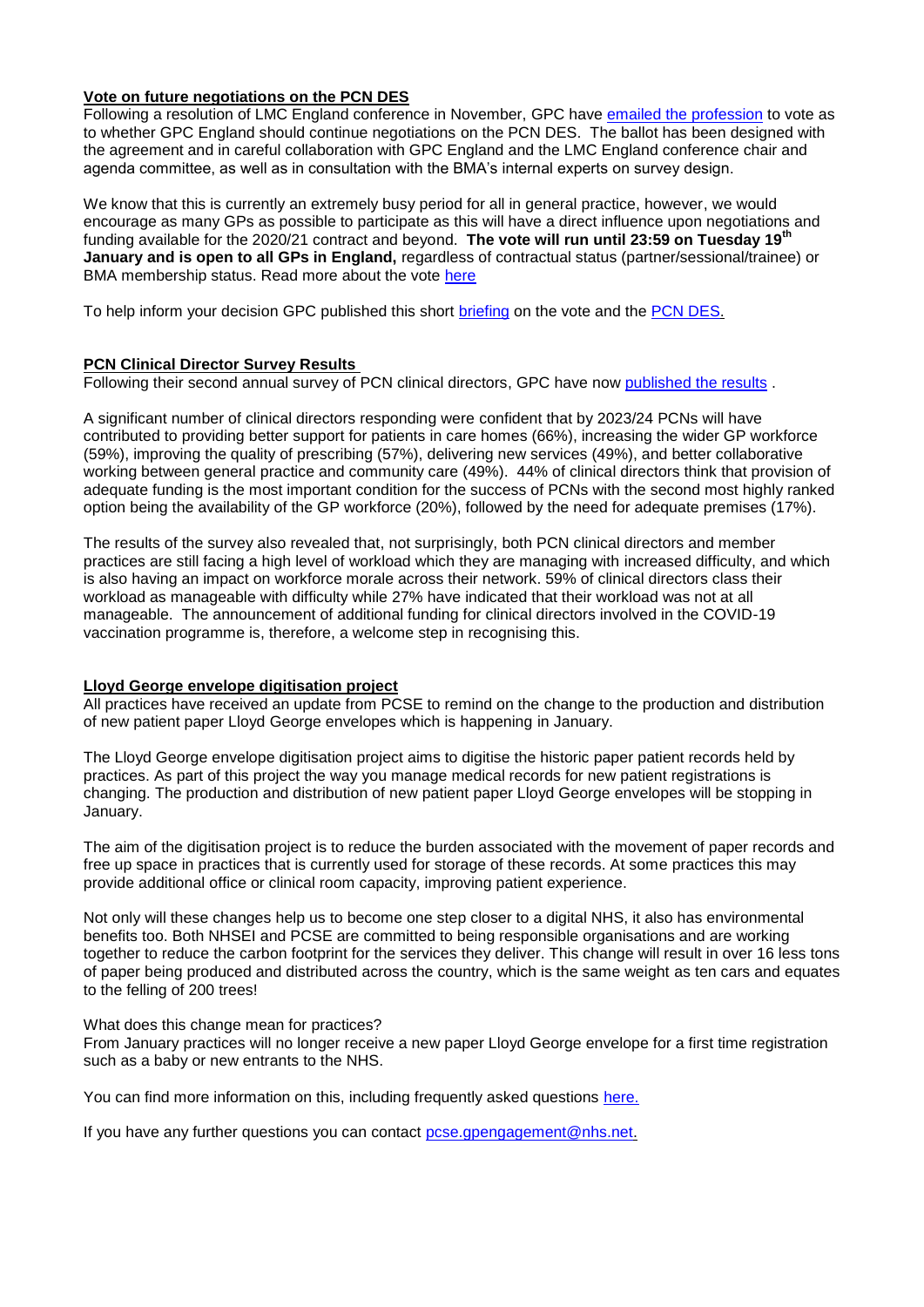### **BMA Law partnership webinar**

Whilst CLMC does not recommend any particular legal advisor and always recommends members source their own legal advice, we have been made aware of a webinar hosted by BMA Law in December which covered every aspect of partnership agreements and why they are vital to protecting your partnership. From the perils of partnership at will to last man standing and green socks clauses, this webinar outlines why you need a partnership agreement, how often you should update it, and the common pitfalls to avoid when drafting one. Access a recording of the webinar [here](https://bmalaw.co.uk/services/support-at-work/partnerships-webinar/)

## **GPDF response to ICS Consultation**

Please see this [response](https://www.clevelandlmc.org.uk/website/IGP367/files/ics.pdf) to the [Integrated Care Systems Consultation](https://www.england.nhs.uk/integratedcare/integrated-care-systems/) together with the initial letter sent to NHSE/I and the reply received on 31 December. The BMA response will be available shortly. CLMC and your regional LMC have responded to this ICS engagement exercise and will be discussing this at the next board meeting.

### **Domestic abuse letters**

The BMA believes that there is no need for medical involvement in the process for gaining access to legal aid for domestic abuse victims.They feel that such requests can compromise the relationship between doctor and patient, and that legal aid agencies should take the word of victims without needing to consult a GP – who themselves may not be best placed to confirm whether domestic abuse has occurred. This is a position CLMC have made clear (locally) in the past and GPC continue to make clear through their input into the Government's ongoing [review into bureaucracy in General Practice.](https://www.gov.uk/government/consultations/reducing-bureaucracy-in-the-health-and-social-care-system-call-for-evidence/reducing-bureaucracy-in-the-health-and-social-care-system-background-and-questions)

While these letters are not funded by the NHS contract and practices are able to charge patients a fee for their completion, the BMA recommends that they do not. Ultimately, however, this is at the practice's discretion.

#### **The GP International Induction and Return to Practice Programmes**

The GP Induction & Refresher Scheme has been rebranded as two separate programmes. All the features of the previous scheme have been retained but are now divided into distinct programmes:

- The GP International Induction Programme (IIP) offers a route into general practice for doctors who qualified overseas and who have no previous NHS general practice experience.
- The Return to Practice Programme (RtP) offers a route back to general practice for doctors who have previously been on the GMC register and NHS England's medical performers list.

For more information and to apply, please visit the [Health Education England website](https://gprecruitment.hee.nhs.uk/ir)**.**

# **Mental health and wellbeing – looking after you and your practice team**

## **Leadership Support Circles (National Autumn Offer 2020-2021)**

Leadership Support Circles are part of the National Health and Wellbeing response to Covid19 to support the wellbeing of #OurNHSPeople. They provide evidence-based guidance and tools in a series of short, themed and interactive online sessions based on 10 principles for leading compassionately. Leadership Support Circles are a reflective space for managers at all levels to come together in a multi-disciplinary setting to share their experiences and be heard. Further information and how to register click the link [here](https://people.nhs.uk/event/leadership-circles-autumn-series/)

**GP appraisal leads and GP tutors offer of telephone support conversations** remain for any GP who feels they would like to talk through any aspect of their professional/personal life that has been affected by Covid. To organise a telephone support conversation, either with the appraisal lead or with a GP tutor, please contact the appraisal team, or email [di.jelley@nhs.net](mailto:di.jelley@nhs.net)

**Crisis Coaching & Mentoring:** [Coaching and mentoring sessions](https://nhs.us5.list-manage.com/track/click?u=2bb00c8eecef5a74724810a2d&id=5697e08ec5&e=1f76f620d3) are available now for all NHS and Health and Social Care leaders. Delivered by The Centre for Army Leadership and Meyler Campbell Coaching, these sessions are designed to support with the huge pressure on the ability of the NHS to deliver safe, high-quality care, sharpen focus on meeting the core needs of staff, ensuring wellbeing and sustained motivation to deal with this rapidly changing situation. The intervention will give leaders an understanding of crisis leadership that goes beyond what is necessary, and focused on engagement and motivation through Covid19. Further information and how to register [see link here](https://people.nhs.uk/support-for-leaders/coaching-and-mentoring-for-leaders/)